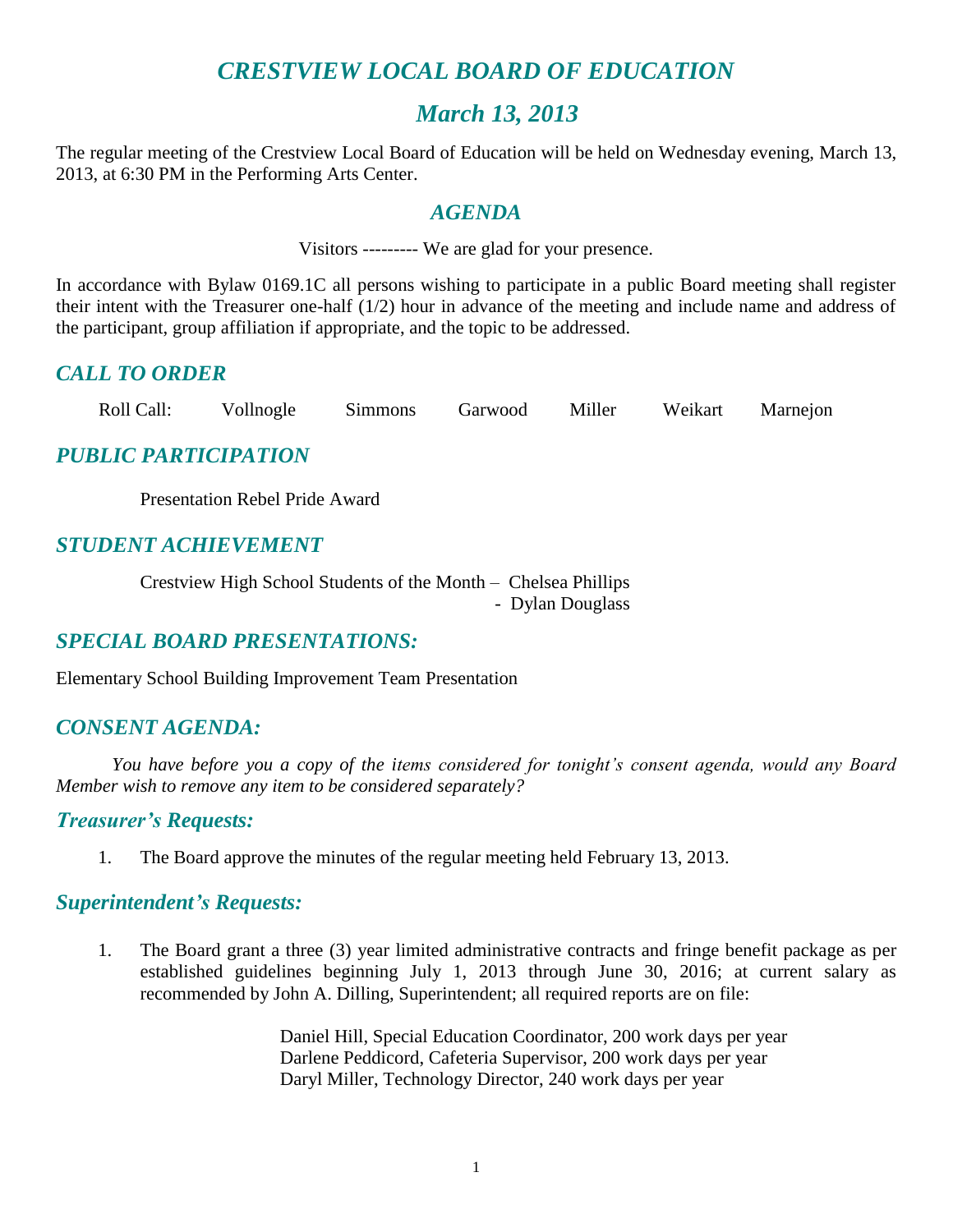- 2. The Board grant a one (1) year limited administrative contract and fringe benefit package as per established guidelines to John Dilling as Superintendent beginning July 1, 2013 through June 30, 2014; 240 work days per year at his current salary; all required reports are on file.
- 3. The Board grant FMLA (Family Medical Leave Act) to Michelle Pelino beginning March 8, 2013.
- 4. The Board approve to employ Nancy Tompkins as Elementary Teacher on a one (1) year limited contract for the 2013-14 school year as per the CEA Negotiated Agreement.
- 5. The Board accept the retirement resignation of Lisa Wycoff, High School Teacher, effective the end of the 2012-13 school year.
- 6. The Board adopt the 2013-14 Crestview High School Curriculum Guide as presented by Lynda Dickson, High School Principal.
- 7. The Board approve the supplemental contracts to the following certificated personnel for the 2012- 13 school year as per salary schedule for the assignments designated; all required reports are on file.

Mark Fabian – CHS Assistant Track Coach Michael Fay – CHS Spring Musical Accompanist

8. The Board approve the following as a non-paid volunteers for the 2012-13 school year; all required reports are on file:

> Gregory Brown – Volunteer Boys Baseball Coach Gregory Eskra - Volunteer Boys Baseball Coach Tristan Reynolds - Volunteer Boys Baseball Coach

9. The Board approve the following as a non-paid volunteers for the 2012-13 school year; pending receipt of all required reports:

> Emily Goerig – Volunteer Girls/Boys Track Coach Judi Gregory - Volunteer Girls/Boys Track Coach Darren Miller - Volunteer Girls/Boys Track Coach

10. The Board approve the following certificated personnel be placed on the approved substitute list for the 2012-13 school year, be granted a limited teaching contract, substitute basis only, according to salary schedule; all required reports are on file:

*High School, Middle School & Elementary School*

Mayssa Bittar – Early Childhood (P-3)

#### *Tutoring/Home Instruction*

Ashley Bartholomew – Early Childhood (P-3/Gen 4-5), Reading K-12, Interv Spec. K-12

## **END of CONSENT AGENDA**

Recommend the Board approve the consent agenda as presented:

Moved by \_\_\_\_\_, second by \_\_\_\_\_\_ to approve consent agenda. Vote yes:  $\frac{1}{\sqrt{2}}$ Vote no: \_\_\_\_\_, \_\_\_\_, \_\_\_\_, \_\_\_\_, Absent: \_\_\_\_, \_\_\_\_. Motion carried \_\_\_\_\_. Failed \_\_\_\_\_.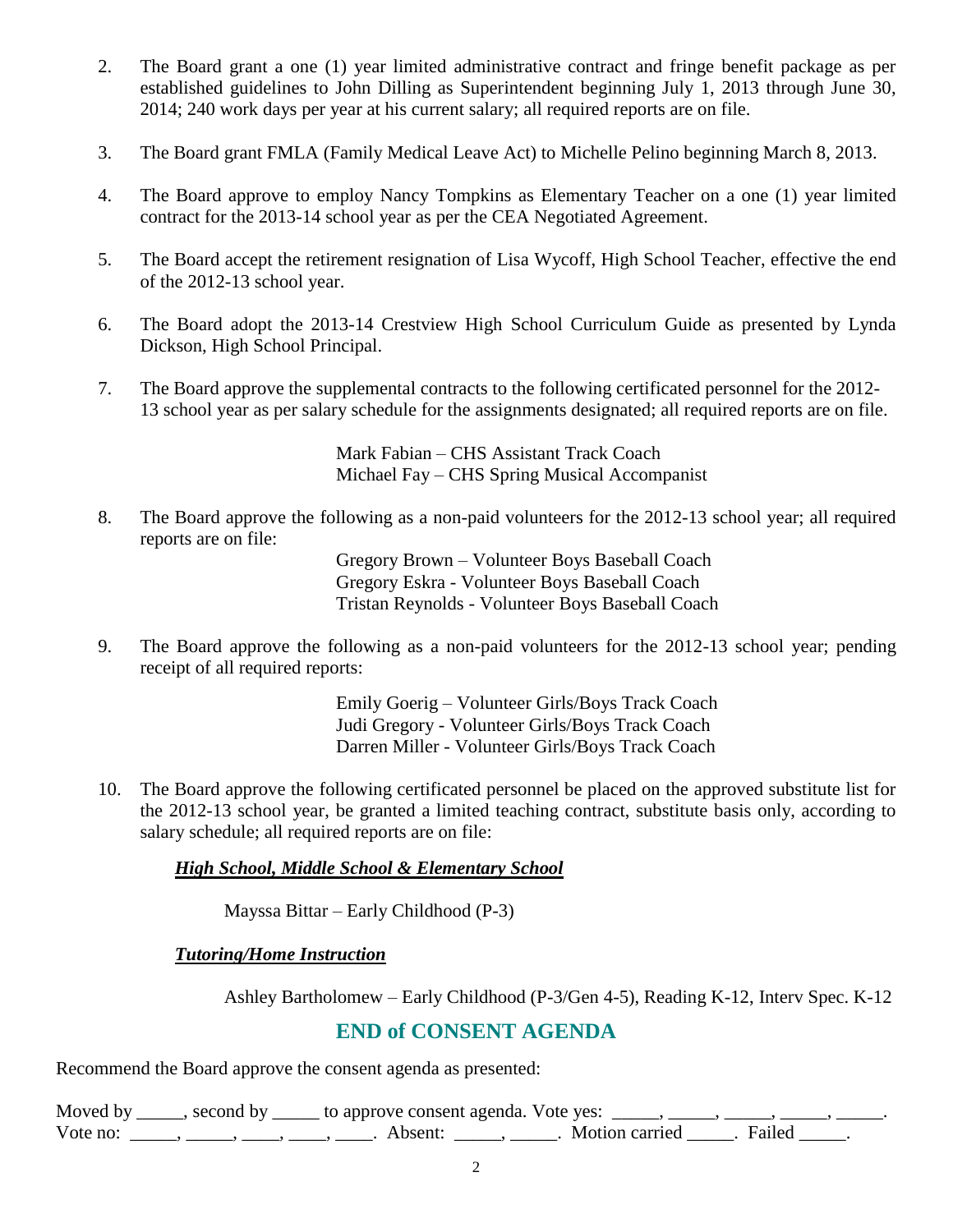## *Treasurer's Requests/Recommendations not included in Consent Agenda:*

1. Recommend: The Board approve financial reports and investments as prepared and presented.

Moved by \_\_\_\_\_, second by \_\_\_\_\_. Vote yes:  $\_\_\_\_\_\_\_\_\_\_\_\_\_\_\_\_\_\_$  \_\_\_\_, \_\_\_\_, \_\_\_\_. Vote no:  $\_\_\_\_\_\$ \_\_\_\_\_, \_\_\_\_\_\_, \_\_\_\_\_\_\_. Absent: \_\_\_\_\_\_, \_\_\_\_\_\_. Motion carried \_\_\_\_\_\_. Failed \_\_\_\_\_.

2. Recommend: The Board accept amounts and rates as determined by the budget commission and authorizing the necessary tax levies and certifying them to the county auditor.

Moved by \_\_\_\_\_, second by \_\_\_\_\_. Vote yes:  $\_\_\_\_\_\_\_\_\_\_\_\_\_\_\_$  \_\_\_\_\_, \_\_\_\_\_, \_\_\_\_\_. Vote no:  $\_\_\_\_\_\_\$ \_\_\_\_, \_\_\_\_\_, \_\_\_\_\_\_, Absent: \_\_\_\_\_, \_\_\_\_\_. Motion carried \_\_\_\_\_. Failed \_\_\_\_\_.

*Race To The Top:* Mr. Miller

# *Board Reports:*

| 1. | <b>Career Center Report</b>               | Mr. Simmons     |
|----|-------------------------------------------|-----------------|
| 2. | <b>Student Achievement Liaison Report</b> | Dr. Miller      |
|    | 3. Legislative Report                     | Mr. Garwood     |
| 4. | <b>Student Board Member Report</b>        | Alexis Marnejon |

## *Board Committee Reports:*

| 1. Buildings & Grounds | Mr. Garwood   |
|------------------------|---------------|
| 2. Athletic Council    | Mr. Simmons   |
| 3. Personnel           | Mr. Vollnogle |
| 4. Finance Audit       | Mr. Simmons   |
| 5. Policy              | Mr. Simmons   |
| 6. Communications      | Mr. Weikart   |
| 7. Insurance           | Mr. Vollnogle |

## *Administrative Reports:*

- 1. Elementary School Mrs. Dangerfield
- 2. Middle School Mr. Richardson
- 3. High School Mrs. Dickson
- 4. Special Education Mr. Hill
- 
- 6. Lunchroom Mrs. Peddicord
- 7. Technology Mr. Miller
- 8. Transportation Mr. Floor
- 9. Maintenance Mr. Radman

## *Superintendent's Report:* Mr. Dilling

5. Athletic Mr. Cusick/Mrs. Sapp